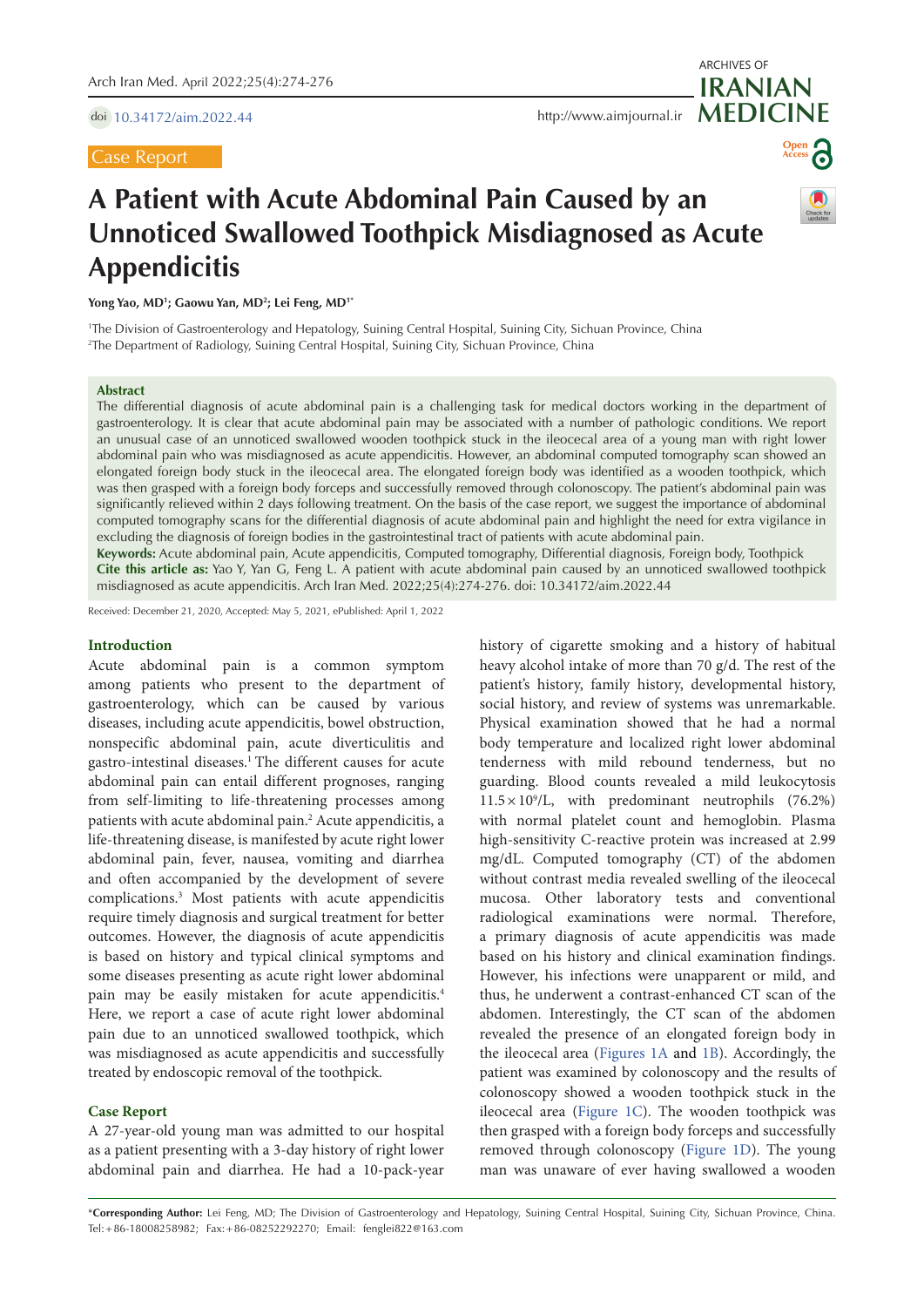<span id="page-1-0"></span>

**Figure 1.** A Toothpick Stuck in the Ileocecal Region of a Patient with Right Lower Quadrant Abdominal Pain. **(A)** CT scan of the abdomen reveals a foreign body. **(B)** CT scan sagittal reconstruction image shows a highdensity needle-shaped structure in the ileocecal area. **(C)** Endoscopic view of the toothpick stuck in the ileocecal area. **(D)** Photograph of the removed wooden toothpick.

toothpick, but remembered that he had pitched up food with a toothpick in a state of drunkenness 3 days ago. The patient's abdominal pain was significantly relieved within 2 days following treatment.

# **Discussion**

Here, we report a rare case of foreign body stuck in the ileocecal area, which was misdiagnosed as acute appendicitis. Various laboratory tests and radiological examinations are available to assist the diagnosis of acute appendicitis, but none of them are specific for the documentation of acute appendicitis.<sup>5,6</sup> Therefore, the differential diagnosis of acute appendicitis is challenging, especially in young women for whom there is a larger range of differential diagnoses than for men.7 Gottschalk et al reported a case of an incarcerated uterus in a patient presenting at 24 weeks' gestation with severe bilateral flank and lower abdominal pain who was initially misdiagnosed as acute appendicitis.8 For this reason, acute appendicitis should be diagnosed by ruling out other causes of right lower abdominal pain. CT is an important tool in the diagnosis and differential diagnosis of acute appendicitis.9-11 Sinnott and Howlett reported a case of a 38-year-old man with acute appendicitis who presented with atypical clinical symptoms and underwent a CT scan, which showed a dilated, thick walled appendix, confirming the diagnosis of acute appendicitis.12 Previous studies for patients with acute appendicitis have shown that CT has a high level of diagnostic accuracy that is unaffected by the percentage of female participants, adopted scanning protocol or patient presentation. CT has proven to be more accurate in the diagnosis of acute appendicitis than ultrasonography and has specificity and sensitivity rates between 83–100% and 76–100%.13 Abdominal CT scan in patients with suspected acute appendicitis can significantly reduce the rate of negative appendectomy, which is as high as 15%.<sup>14</sup> Accordingly, abdominal CT should be performed as a routine preoperative procedure in all patients with suspected acute appendicitis.

In our patient, abdominal CT was performed to reveal that right lower abdominal pain in this patient was likely the result of an elongated foreign body stuck in the ileocecal area and colonoscopy confirmed that the foreign body was a wooden toothpick. So far, a number of case reports have presented the cases of foreign bodies in the gastrointestinal tract of patients with various clinical manifestations. Venkatesan et al reported a case of pyogenic hepatic abscess secondary to gastric perforation caused by an ingested fish bone.15 Unexpectedly, a mobile phone was found in the stomach of a 39-year-old man.16 To the best of our knowledge, ours is the first report to present a case of an unnoticed swallowed wooden toothpick stuck in the ileocecal area of a young man with right lower abdominal pain who was misdiagnosed as acute appendicitis. Because the small intestine of an adult is about 6.4 meters long, a swallowed toothpick is often difficult to reach the ileocecal area through the small intestine. A previously published study reported a patient who suffered from a toothpick stuck in small intestine,<sup>17</sup> but in our case, the toothpick reached the ileocecal area.

In conclusion, this case emphasizes the importance of an abdominal CT scan in the clinical treatment of abdominal pain. In addition, the diagnosis of foreign bodies in the gastrointestinal tract should be considered in the differential diagnosis of abdominal pain.

#### **Acknowledgments**

This work was supported by the Medical science program of Sichuan province of China (Number Q18048) and the science program of Health Commission of Sichuan Province of China (Number 20PJ286).

#### **Authors' Contribution**

We took turns in caring for the patient. YY acquired the data and figures and produced a first draft of this report. GY analysed the figures. LF reviewed and polished the manuscript.

#### **Conflict of Interest Disclosures**

The authors declare no conflicts of interest.

#### **Disclaimer**

The case report has not been presented or published in any conference or any other journal.

## **Ethical Statement**

The patient signed a written informed consent for using any data for research and educational purposes. Also, the ethical committee letter was duly signed for the case report from the concerned department.

#### **References**

- 1. Gans SL, Pols MA, Stoker J, Boermeester MA. Guideline for the diagnostic pathway in patients with acute abdominal pain. Dig Surg. 2015;32(1):23-31. doi: [10.1159/000371583.](https://doi.org/10.1159/000371583)
- 2. Laméris W, van Randen A, van Es HW, van Heesewijk JP, van Ramshorst B, Bouma WH, et al. Imaging strategies for detection